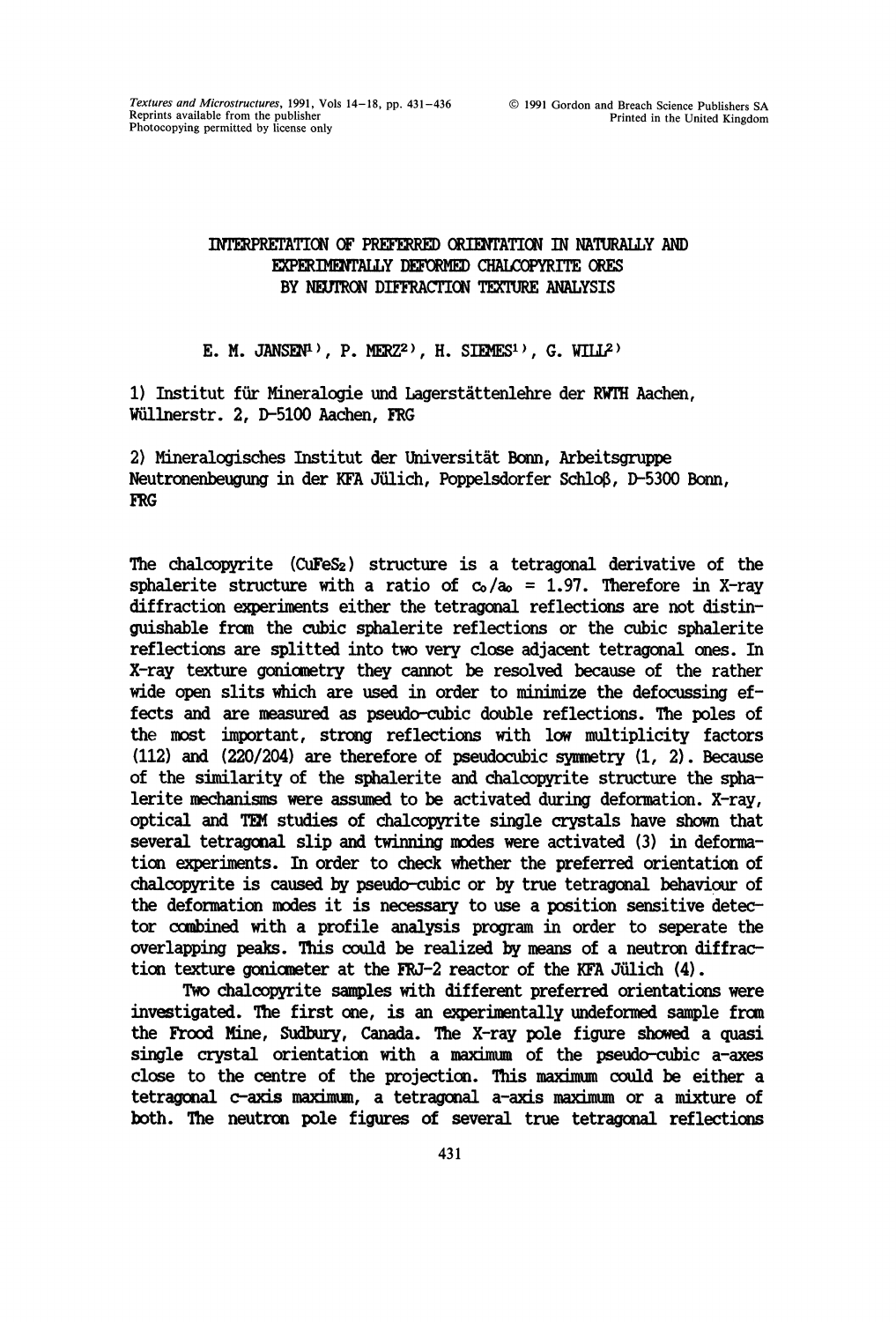revealed a mixture of two preferred orientations. Figure 1 and 2 show the measured (008), (400), (220), (204) and (112)pole figures with two single crystal orientations A and B in comparison with the modelled (001), (100), (110), (102) and (112) pole figures after Matthies et. al. (5). The greater fraction of crystallites is contributing with their aaxes (A), the smaller fraction with their c-axes (B) to the maximum close to the centre of the projection. With the exception of one small maximum for each of the (008) and (220) pole figures, which cannot be explaned by the simple modelling, the measured pole figures are in good agreement with the modelled ones.



Figure 1 Neutron diffraction measured complete (008) and (400) pole figures (a and c) with single crystal orientations A ( $\bigcirc$ ) and B ( $\triangle$ ) of a naturally deformed sample of the Frood Mine, Sudbury, in comparison with the modelled (001) and (100) pole figures (b and d), equal area projection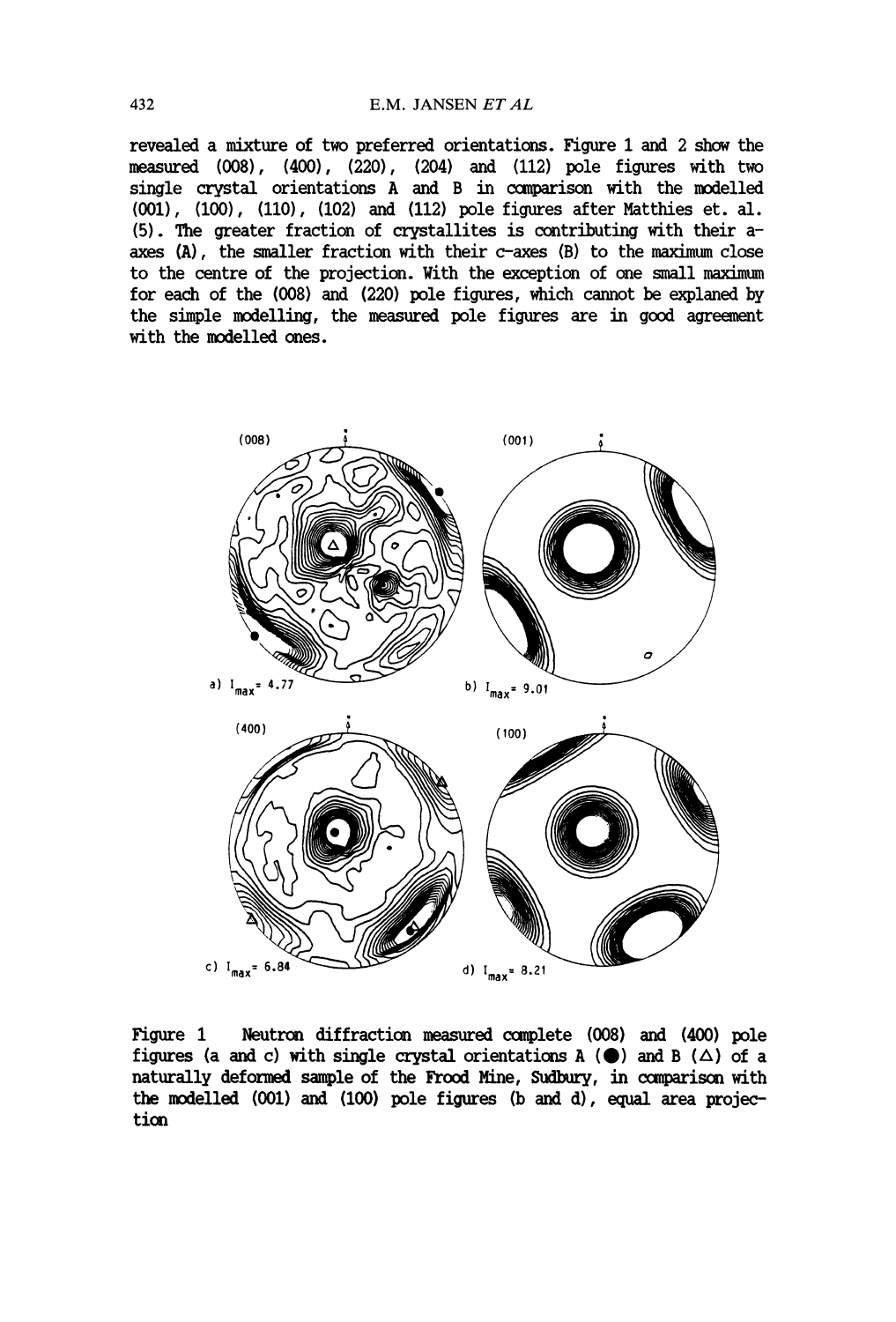

Figure 2 Neutron diffraction measured complete  $(220)$ ,  $(204)$  and  $(112)$ pole figures (a, c and e) with single crystal orientations  $A$  ( $\bullet$ ) and B ( $\triangle$ ) of a naturally deformed sample of the Frood Mine, Sudbury, in comparison with the modelled (110), (102) and (112) pole figures (b,d and f), equal area projection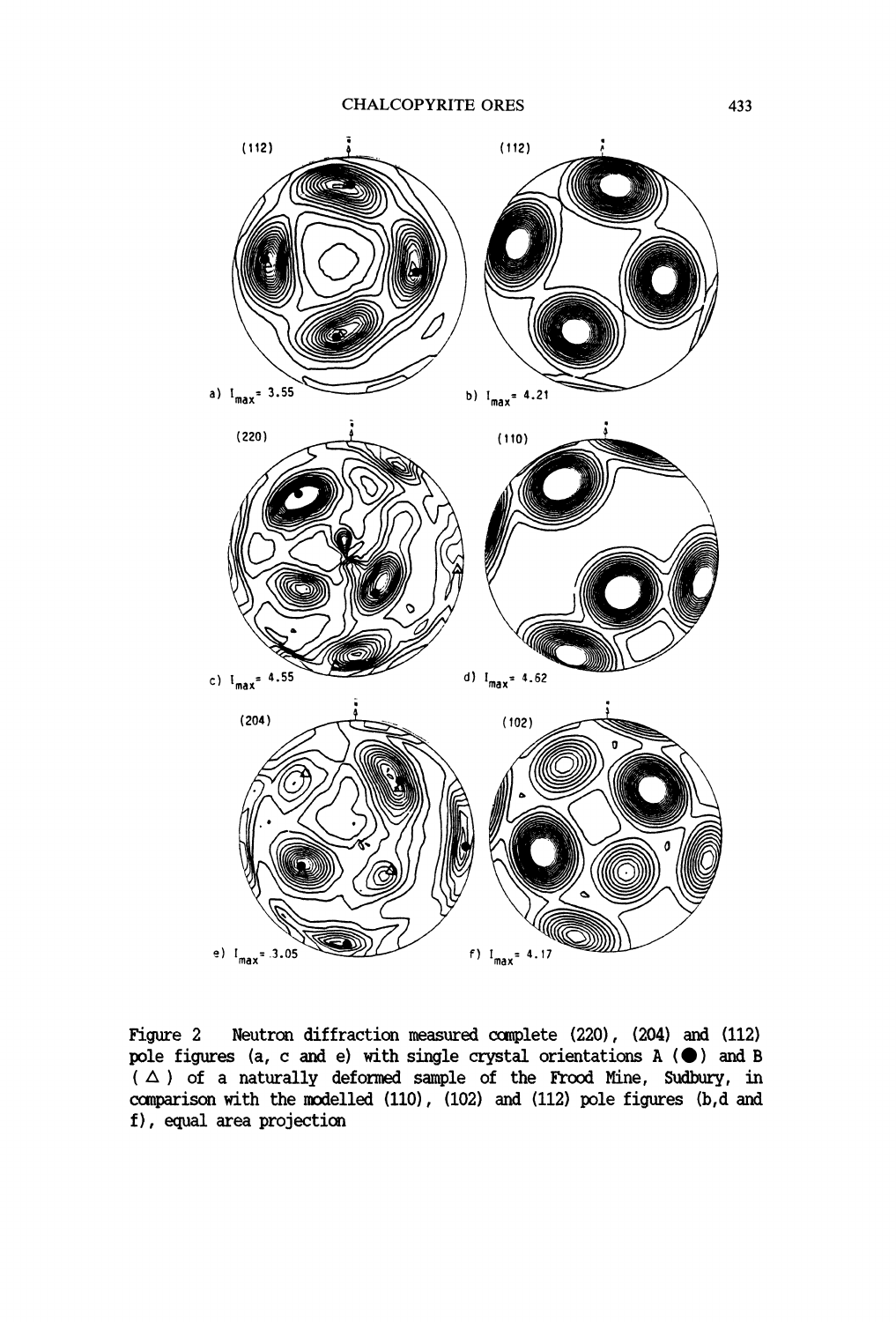

Figure 3 Neutron diffraction measured complete (008) and (400) pole figures (a and b) with single crystal orientations A ( $\bigcirc$ ) and B ( $\Delta$ ) of an experimentally deformed sample of the Mt.Isa Mine, Australia, in comparison with the modelled (001) and (100) pole figures (b and d), equal area projection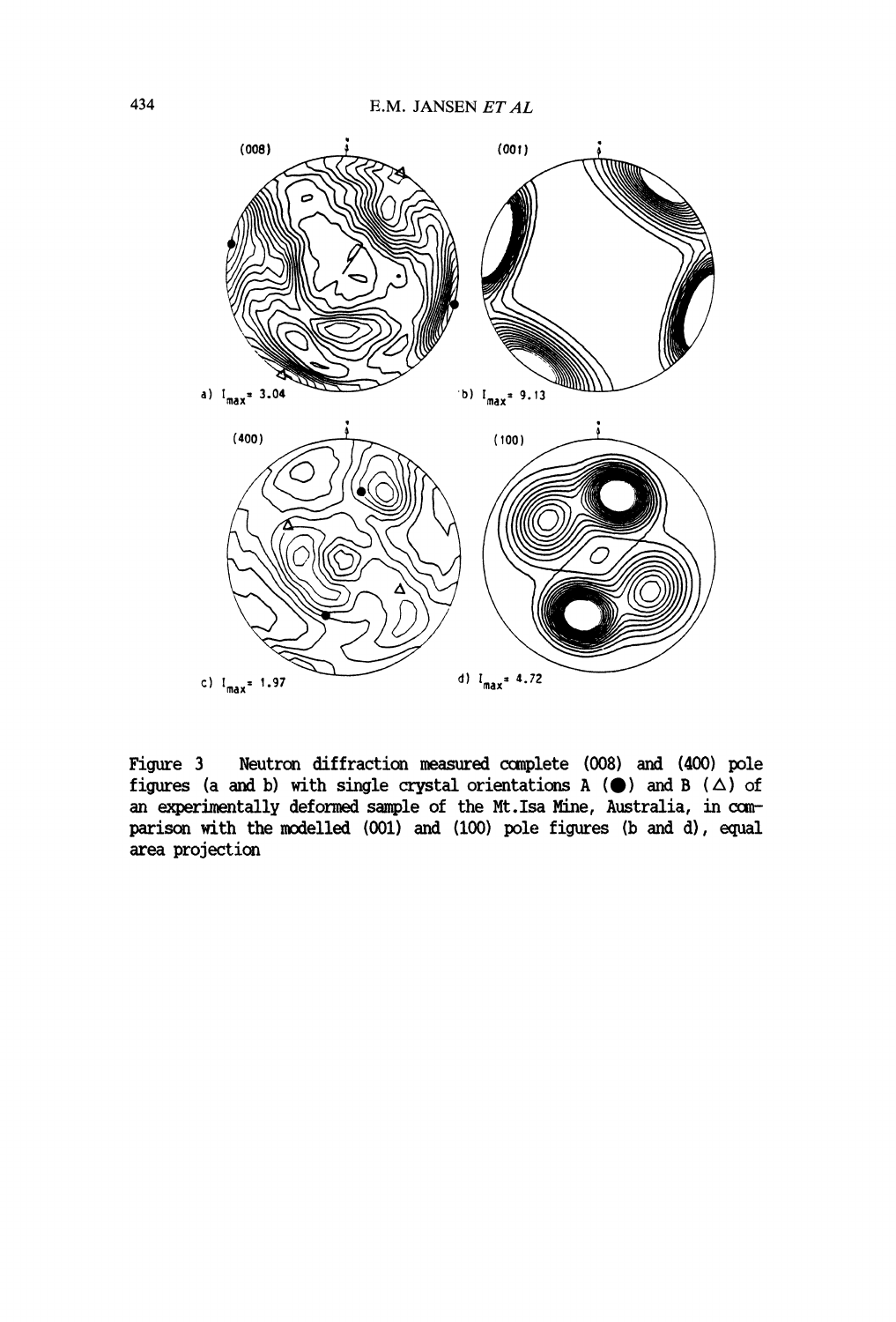

Figure 4 Neutron diffraction measured complete (220), (204) and (112) pole figures (a, b and e) with single crystal orientations  $A$  ( $\bullet$ ) and B  $(\triangle)$  of an experimentally deformed sample of the Mt.Isa Mine, Australia, in comparison with the modelled  $(110)$ ,  $(102)$  and  $(112)$  pole figures (b, d and f), equal area projection